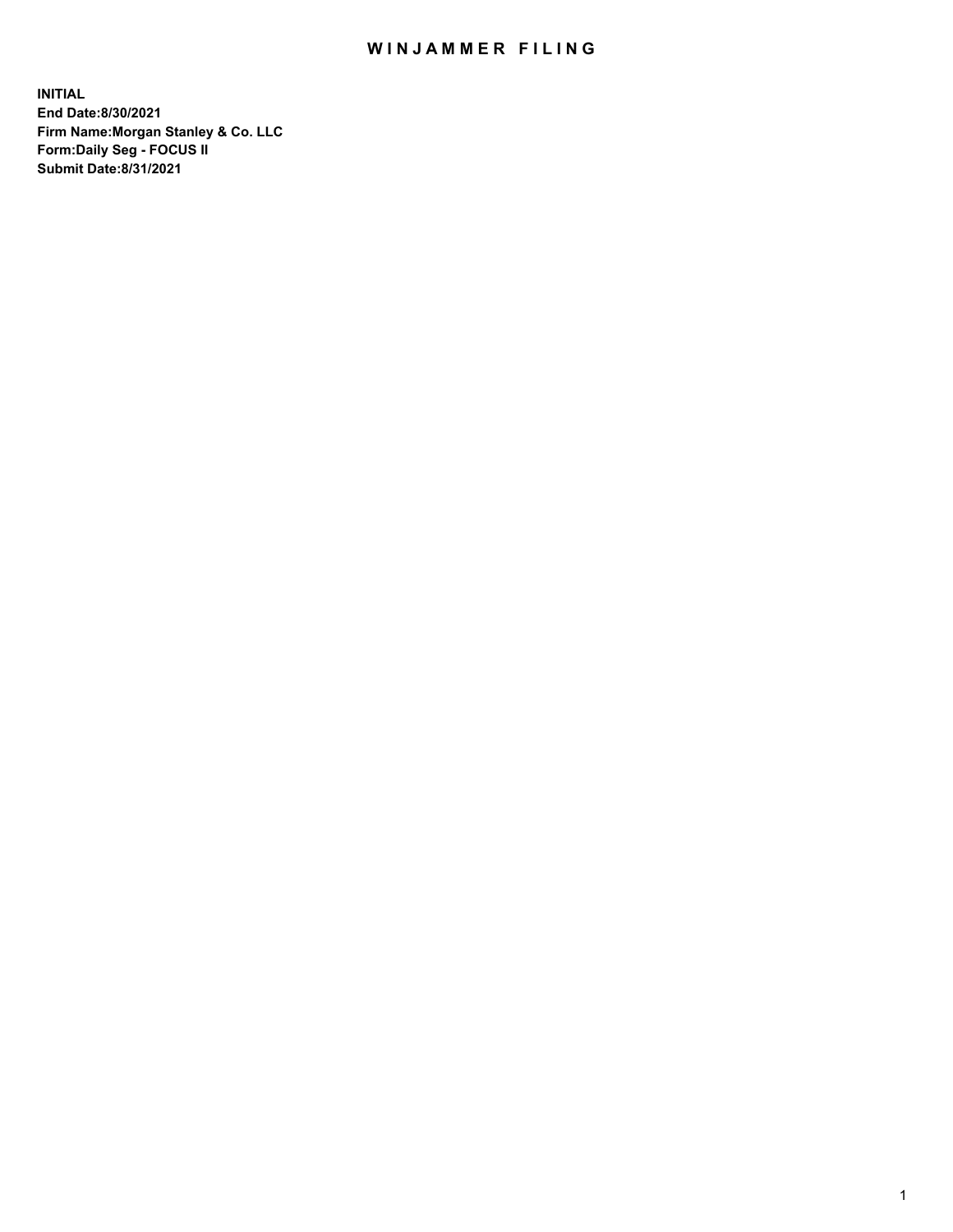**INITIAL End Date:8/30/2021 Firm Name:Morgan Stanley & Co. LLC Form:Daily Seg - FOCUS II Submit Date:8/31/2021 Daily Segregation - Cover Page**

| Name of Company                                                                                                                                                                                                                                                                                                                | <b>Morgan Stanley &amp; Co. LLC</b>                    |
|--------------------------------------------------------------------------------------------------------------------------------------------------------------------------------------------------------------------------------------------------------------------------------------------------------------------------------|--------------------------------------------------------|
| <b>Contact Name</b>                                                                                                                                                                                                                                                                                                            | <b>Ikram Shah</b>                                      |
| <b>Contact Phone Number</b>                                                                                                                                                                                                                                                                                                    | 212-276-0963                                           |
| <b>Contact Email Address</b>                                                                                                                                                                                                                                                                                                   | Ikram.shah@morganstanley.com                           |
| FCM's Customer Segregated Funds Residual Interest Target (choose one):<br>a. Minimum dollar amount: ; or<br>b. Minimum percentage of customer segregated funds required:% ; or<br>c. Dollar amount range between: and; or<br>d. Percentage range of customer segregated funds required between:% and%.                         | 235,000,000<br><u>0</u><br>0 Q<br>0 Q                  |
| FCM's Customer Secured Amount Funds Residual Interest Target (choose one):<br>a. Minimum dollar amount: ; or<br>b. Minimum percentage of customer secured funds required:% ; or<br>c. Dollar amount range between: and; or<br>d. Percentage range of customer secured funds required between: % and %.                         | 140,000,000<br><u>0</u><br><u>00</u><br>0 <sub>0</sub> |
| FCM's Cleared Swaps Customer Collateral Residual Interest Target (choose one):<br>a. Minimum dollar amount: ; or<br>b. Minimum percentage of cleared swaps customer collateral required:% ; or<br>c. Dollar amount range between: and; or<br>d. Percentage range of cleared swaps customer collateral required between:% and%. | 92,000,000<br><u>0</u><br>0 Q<br>00                    |

Attach supporting documents CH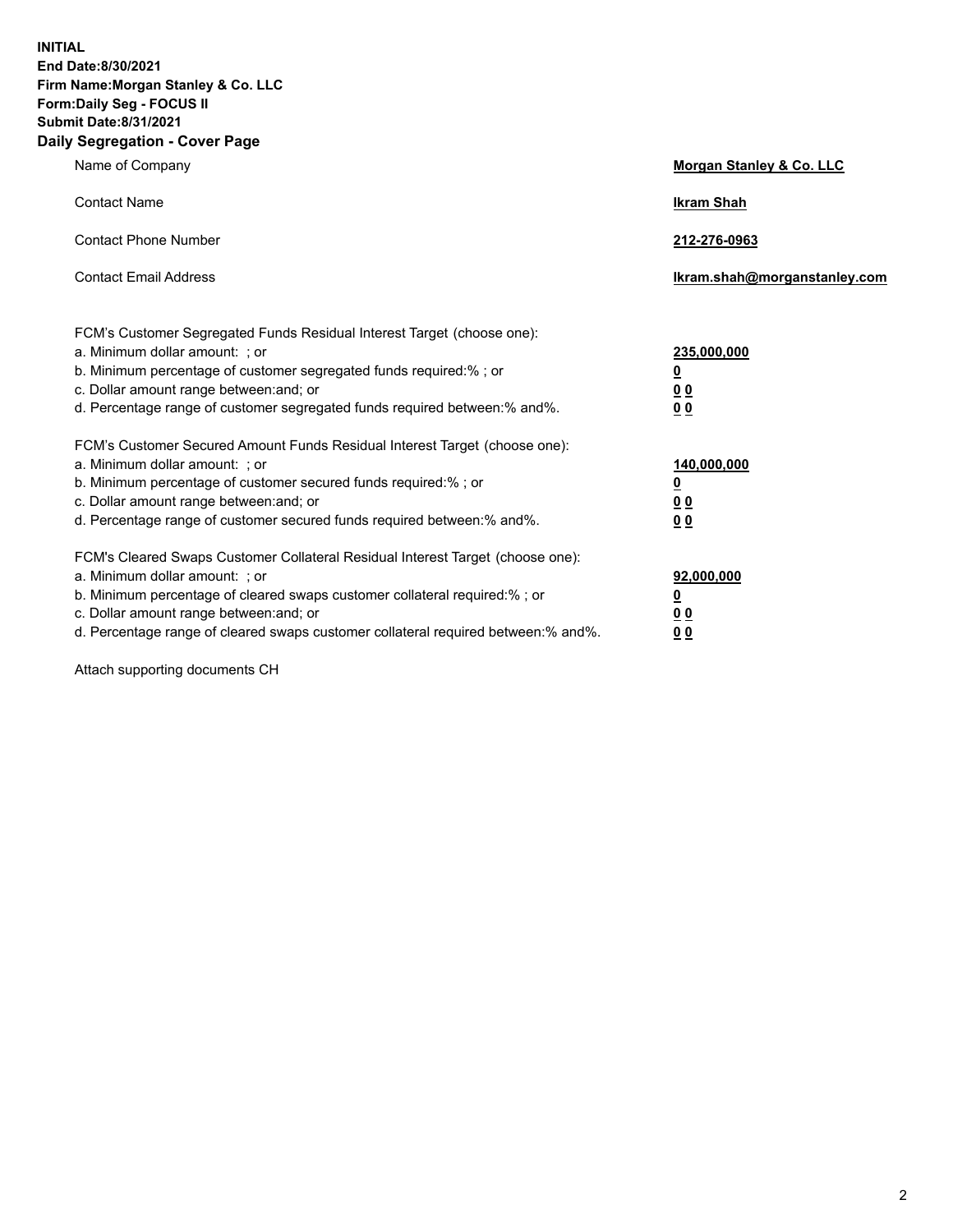## **INITIAL End Date:8/30/2021 Firm Name:Morgan Stanley & Co. LLC Form:Daily Seg - FOCUS II Submit Date:8/31/2021 Daily Segregation - Secured Amounts**

Foreign Futures and Foreign Options Secured Amounts Amount required to be set aside pursuant to law, rule or regulation of a foreign government or a rule of a self-regulatory organization authorized thereunder 1. Net ledger balance - Foreign Futures and Foreign Option Trading - All Customers A. Cash **4,718,111,326** [7315] B. Securities (at market) **2,050,269,762** [7317] 2. Net unrealized profit (loss) in open futures contracts traded on a foreign board of trade **1,145,726,630** [7325] 3. Exchange traded options a. Market value of open option contracts purchased on a foreign board of trade **40,204,488** [7335] b. Market value of open contracts granted (sold) on a foreign board of trade **-22,171,889** [7337] 4. Net equity (deficit) (add lines 1. 2. and 3.) **7,932,140,317** [7345] 5. Account liquidating to a deficit and account with a debit balances - gross amount **29,582,458** [7351] Less: amount offset by customer owned securities **-23,621,370** [7352] **5,961,088** 6. Amount required to be set aside as the secured amount - Net Liquidating Equity Method (add lines 4 and 5) 7. Greater of amount required to be set aside pursuant to foreign jurisdiction (above) or line 6. FUNDS DEPOSITED IN SEPARATE REGULATION 30.7 ACCOUNTS 1. Cash in banks A. Banks located in the United States **369,936,286** [7500] B. Other banks qualified under Regulation 30.7 **259,754,083** [7520] **629,690,369** 2. Securities A. In safekeeping with banks located in the United States **612,186,154** [7540] B. In safekeeping with other banks qualified under Regulation 30.7 **58,124,686** [7560] **670,310,840** 3. Equities with registered futures commission merchants A. Cash **14,165,233** [7580] B. Securities **0** [7590] C. Unrealized gain (loss) on open futures contracts **623,286** [7600] D. Value of long option contracts **0** [7610] E. Value of short option contracts **0** [7615] **14,788,519** [7620] 4. Amounts held by clearing organizations of foreign boards of trade A. Cash **0** [7640] B. Securities **0** [7650] C. Amount due to (from) clearing organization - daily variation **0** [7660] D. Value of long option contracts **0** [7670] E. Value of short option contracts **0** [7675] **0** [7680] 5. Amounts held by members of foreign boards of trade A. Cash **4,297,319,571** [7700] B. Securities **1,379,958,923** [7710] C. Unrealized gain (loss) on open futures contracts **1,145,103,343** [7720] D. Value of long option contracts **40,204,488** [7730] E. Value of short option contracts **-22,171,889** [7735] **6,840,414,436** 6. Amounts with other depositories designated by a foreign board of trade **0** [7760] 7. Segregated funds on hand **0** [7765] 8. Total funds in separate section 30.7 accounts **8,155,204,164** [7770]

- 9. Excess (deficiency) Set Aside for Secured Amount (subtract line 7 Secured Statement Page 1 from Line 8)
- 10. Management Target Amount for Excess funds in separate section 30.7 accounts **140,000,000** [7780]
- 11. Excess (deficiency) funds in separate 30.7 accounts over (under) Management Target **77,102,759** [7785]

[7354] **7,938,101,405** [7355]

**7,938,101,405** [7360]

**0** [7305]

[7530]

[7570]

[7740] **217,102,759** [7380]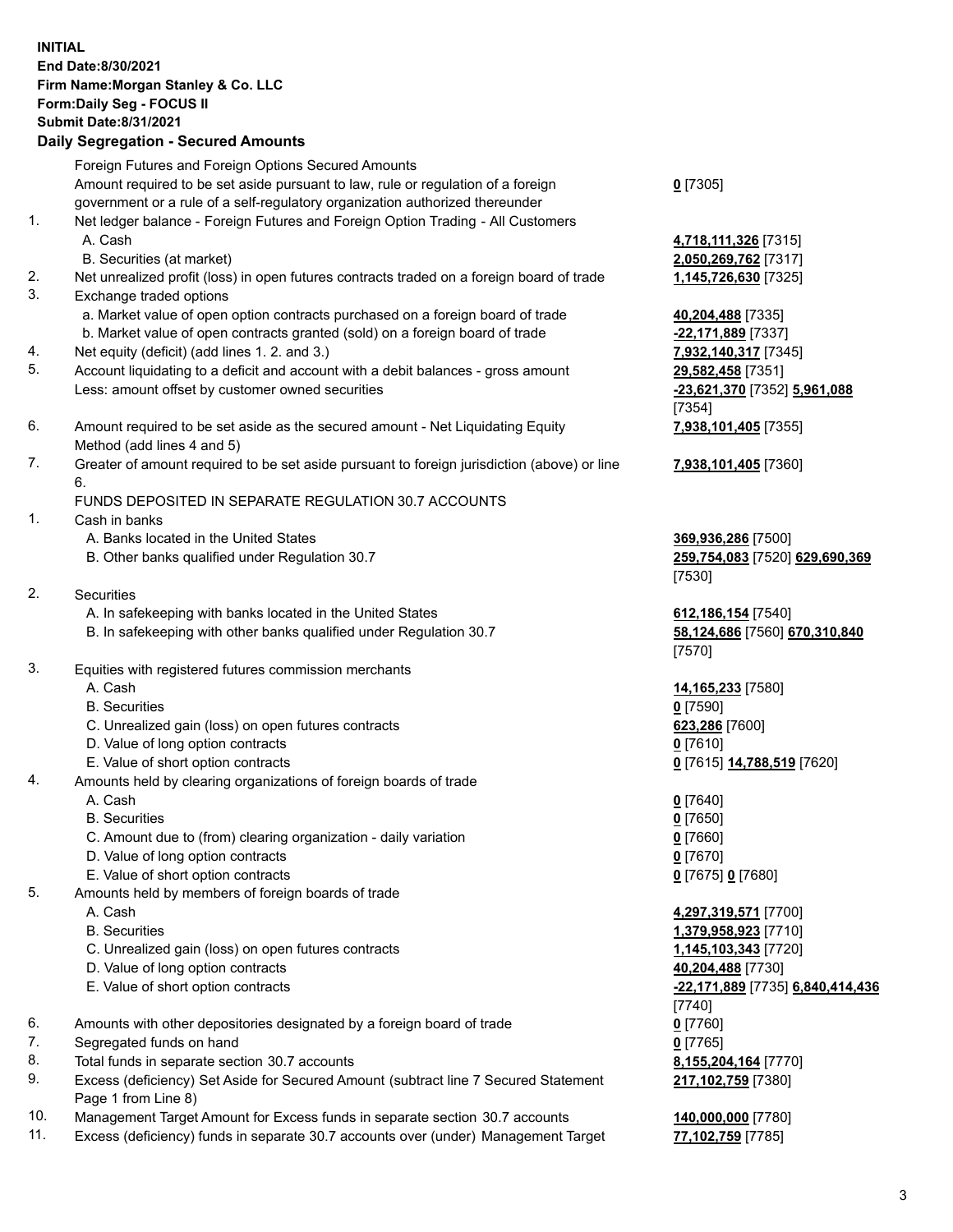**INITIAL End Date:8/30/2021 Firm Name:Morgan Stanley & Co. LLC Form:Daily Seg - FOCUS II Submit Date:8/31/2021 Daily Segregation - Segregation Statement** SEGREGATION REQUIREMENTS(Section 4d(2) of the CEAct) 1. Net ledger balance A. Cash **14,783,650,268** [7010] B. Securities (at market) **7,426,016,341** [7020] 2. Net unrealized profit (loss) in open futures contracts traded on a contract market **2,771,417,397** [7030] 3. Exchange traded options A. Add market value of open option contracts purchased on a contract market **1,035,164,486** [7032] B. Deduct market value of open option contracts granted (sold) on a contract market **-673,128,209** [7033] 4. Net equity (deficit) (add lines 1, 2 and 3) **25,343,120,283** [7040] 5. Accounts liquidating to a deficit and accounts with debit balances - gross amount **74,494,599** [7045] Less: amount offset by customer securities **-72,554,100** [7047] **1,940,499** [7050] 6. Amount required to be segregated (add lines 4 and 5) **25,345,060,782** [7060] FUNDS IN SEGREGATED ACCOUNTS 7. Deposited in segregated funds bank accounts A. Cash **3,328,129,051** [7070] B. Securities representing investments of customers' funds (at market) **0** [7080] C. Securities held for particular customers or option customers in lieu of cash (at market) **2,770,244,558** [7090] 8. Margins on deposit with derivatives clearing organizations of contract markets A. Cash **14,709,187,443** [7100] B. Securities representing investments of customers' funds (at market) **0** [7110] C. Securities held for particular customers or option customers in lieu of cash (at market) **4,503,374,160** [7120] 9. Net settlement from (to) derivatives clearing organizations of contract markets **-102,618,283** [7130] 10. Exchange traded options A. Value of open long option contracts **1,035,164,486** [7132] B. Value of open short option contracts **-673,128,209** [7133] 11. Net equities with other FCMs A. Net liquidating equity **8,790,343** [7140] B. Securities representing investments of customers' funds (at market) **0** [7160] C. Securities held for particular customers or option customers in lieu of cash (at market) **0** [7170] 12. Segregated funds on hand **152,397,623** [7150] 13. Total amount in segregation (add lines 7 through 12) **25,731,541,172** [7180] 14. Excess (deficiency) funds in segregation (subtract line 6 from line 13) **386,480,390** [7190] 15. Management Target Amount for Excess funds in segregation **235,000,000** [7194]

16. Excess (deficiency) funds in segregation over (under) Management Target Amount Excess

**151,480,390** [7198]